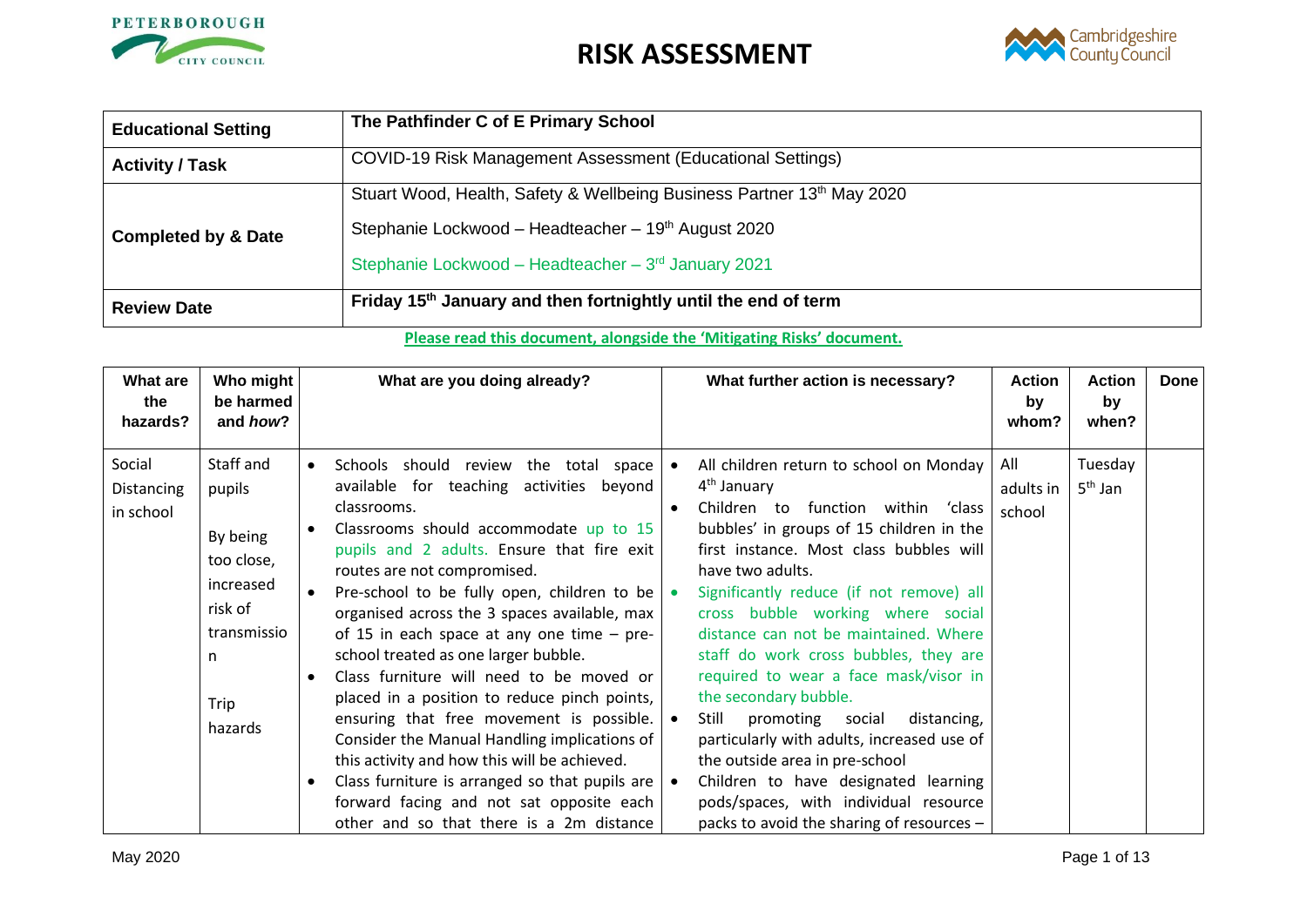



| What are<br>the<br>hazards? | Who might<br>be harmed<br>and how? | What are you doing already?                                                                                                                                                                                                                                           | What further action is necessary?                                                                                                                                                                                                                                                                                                                                                                                                                                                                                                                                                                                                                                                                                                                                                                                                                                                                                                                                                                                                                                                                                                                                                                        | <b>Action</b><br>by<br>whom? | <b>Action</b><br>by<br>when? | <b>Done</b> |
|-----------------------------|------------------------------------|-----------------------------------------------------------------------------------------------------------------------------------------------------------------------------------------------------------------------------------------------------------------------|----------------------------------------------------------------------------------------------------------------------------------------------------------------------------------------------------------------------------------------------------------------------------------------------------------------------------------------------------------------------------------------------------------------------------------------------------------------------------------------------------------------------------------------------------------------------------------------------------------------------------------------------------------------------------------------------------------------------------------------------------------------------------------------------------------------------------------------------------------------------------------------------------------------------------------------------------------------------------------------------------------------------------------------------------------------------------------------------------------------------------------------------------------------------------------------------------------|------------------------------|------------------------------|-------------|
|                             |                                    | between teaching point and seated children.<br>Secure any rooms / facilities not required and<br>/ or not in use - clean and "mothball" any   •<br>areas identified as not being needed for<br>extended periods of time. This will reduce<br>potential contamination. | children not to move seats in the<br>classrooms (Y1-6)<br>All classrooms that are not being used<br>for bubbles to be locked, including toilet<br>areas<br>All soft furnishings and toys to be<br>removed, including in the library<br>In EYFS - bubble children to be grouped<br>up and to be allocated their own<br>resources to play with - one reception<br>group and one pre-school group<br>Consider where learning can take place<br>$\bullet$<br>outside<br>Lunches to be eaten in classroom<br>$\bullet$<br>bubbles<br>A clear one-way system to be in place<br>throughout the school and to be used at<br>times of whole-school transition (system<br>does not need to be followed when<br>small groups are moving from one place<br>to another) Corridors to be demarcated<br>with one-way systems<br>Each class bubble to have designated<br>toilets to use throughout the day and<br>staff to use identified toilets designated<br>to small group of staff<br>collective<br>gathering<br>for<br>No<br>$\bullet$<br>worship/celebration assembly $-$ to be<br>held virtually or in classes<br>Masks and/or visors to be worn by all<br>$\bullet$<br>staff in communal/corridor areas (except |                              |                              |             |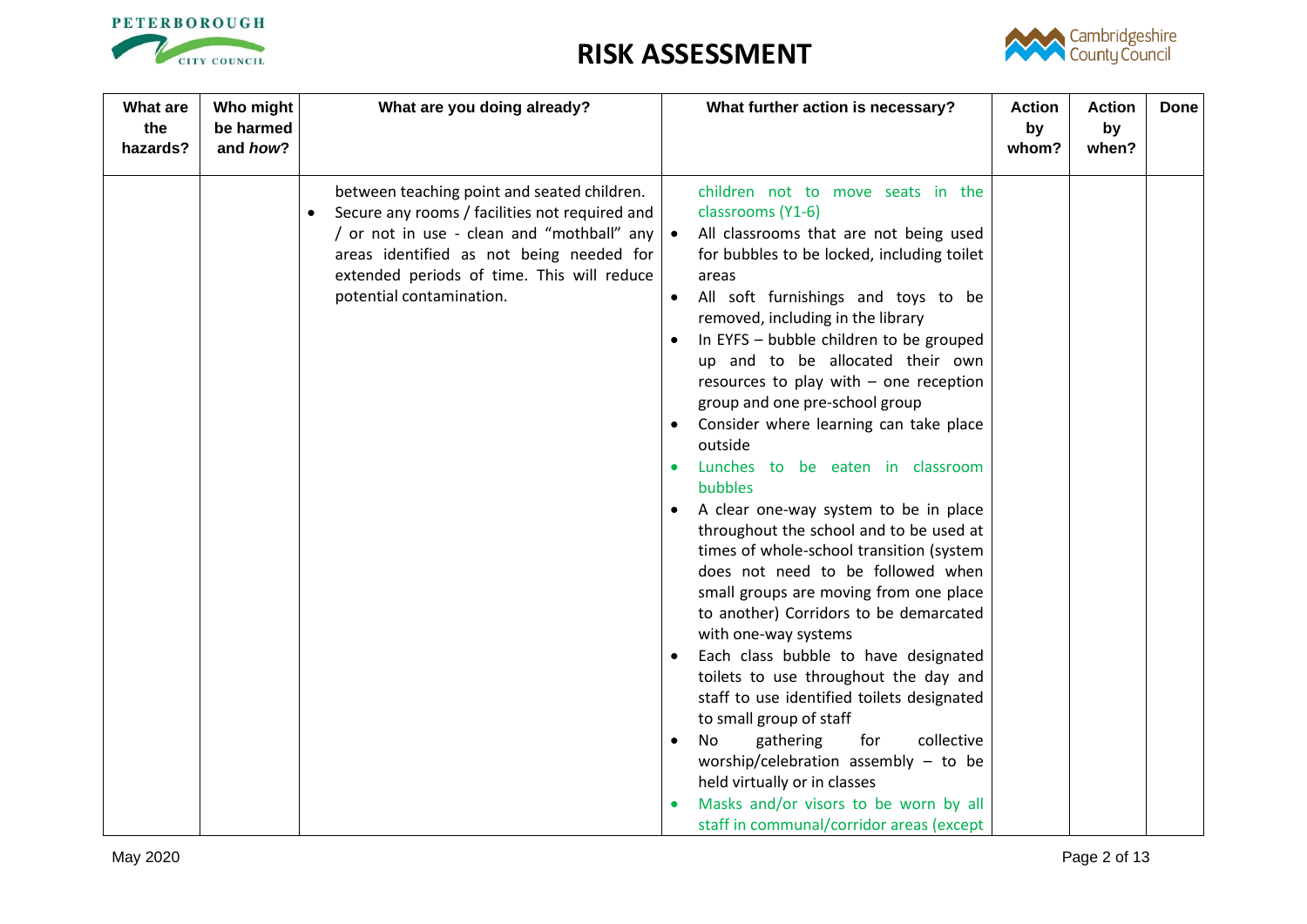



| <b>What are</b><br>the<br>hazards? | Who might<br>be harmed<br>and how? | What are you doing already?                                                                                                                                                                                                                                                                                                                                                                                                                                                                                                                                                                                                                                                                                                                                                                                                                                                                                                                                                  | What further action is necessary?                                                                                                                                                                                                                                                                                                                                                                                                                                                                                                                                                                                                                                               | <b>Action</b><br>by<br>whom?                                                                                      | <b>Action</b><br>by<br>when?                                  | <b>Done</b> |
|------------------------------------|------------------------------------|------------------------------------------------------------------------------------------------------------------------------------------------------------------------------------------------------------------------------------------------------------------------------------------------------------------------------------------------------------------------------------------------------------------------------------------------------------------------------------------------------------------------------------------------------------------------------------------------------------------------------------------------------------------------------------------------------------------------------------------------------------------------------------------------------------------------------------------------------------------------------------------------------------------------------------------------------------------------------|---------------------------------------------------------------------------------------------------------------------------------------------------------------------------------------------------------------------------------------------------------------------------------------------------------------------------------------------------------------------------------------------------------------------------------------------------------------------------------------------------------------------------------------------------------------------------------------------------------------------------------------------------------------------------------|-------------------------------------------------------------------------------------------------------------------|---------------------------------------------------------------|-------------|
|                                    |                                    |                                                                                                                                                                                                                                                                                                                                                                                                                                                                                                                                                                                                                                                                                                                                                                                                                                                                                                                                                                              | when eating) and when in other people's<br>classrooms. Therefore, the only place<br>where you are not wearing a mask is in<br>your own classroom/office<br>Friday afternoon provision to be run in<br>$\bullet$<br>class bubbles with a designated adult -<br>timetable to follow                                                                                                                                                                                                                                                                                                                                                                                               |                                                                                                                   |                                                               |             |
| Cleaning                           |                                    | The school should consult with their cleaning<br>$\bullet$<br>contractor or their in-house cleaning team to<br>arrange a deep clean may be appropriate<br>before staff and pupils return to school.<br>More frequent cleaning procedures should<br>$\bullet$<br>be in place across the site, particularly in $\bullet$<br>communal areas and at touch points<br>including:<br>Taps and washing facilities,<br>$\circ$<br>Toilet flush and seats,<br>$\circ$<br>Door handles and push plates,<br>$\circ$<br>Handrails on staircases and corridors,<br>$\circ$<br>Lift and hoist controls,<br>$\circ$<br>Machinery and equipment controls,<br>$\circ$<br>All areas used for eating must be<br>$\circ$<br>thoroughly cleaned at the end of<br>each break, including chairs, door<br>handles, vending machines<br>and<br>payment devices,<br>Telephone equipment,<br>$\circ$<br>Keyboards, photocopiers and other<br>$\circ$<br>office equipment, classroom desks<br>and chairs. | If you have been informed that someone<br>has tested positive with covid-19 then<br>any area/room they have accessed<br>should be secured for 72 hours, then<br>undergo a thorough clean.<br>Ensure the COSHH risk assessment for<br>cleaning/caretaker<br>activities<br>has<br>identified the correct process and PPE to<br>be worn.<br>Outdoor fixed play equipment not to be<br>used<br>Bubble play packs to be set up by MDA<br>$\bullet$<br>team during INSET days<br>Allow for 5-10minute cleaning window<br>between groups of children in dining hall<br>for sanitising and cleaning of tables and<br>seat - only relevant for when lunches<br>return to the school hall | SBM to<br>liaise<br>with site<br>staff<br>and<br>contract<br>ors<br>Cleaners<br>All staff<br>Caterers<br>Children | Ongoing<br>until<br>opening<br>, then<br>continui<br>ng daily |             |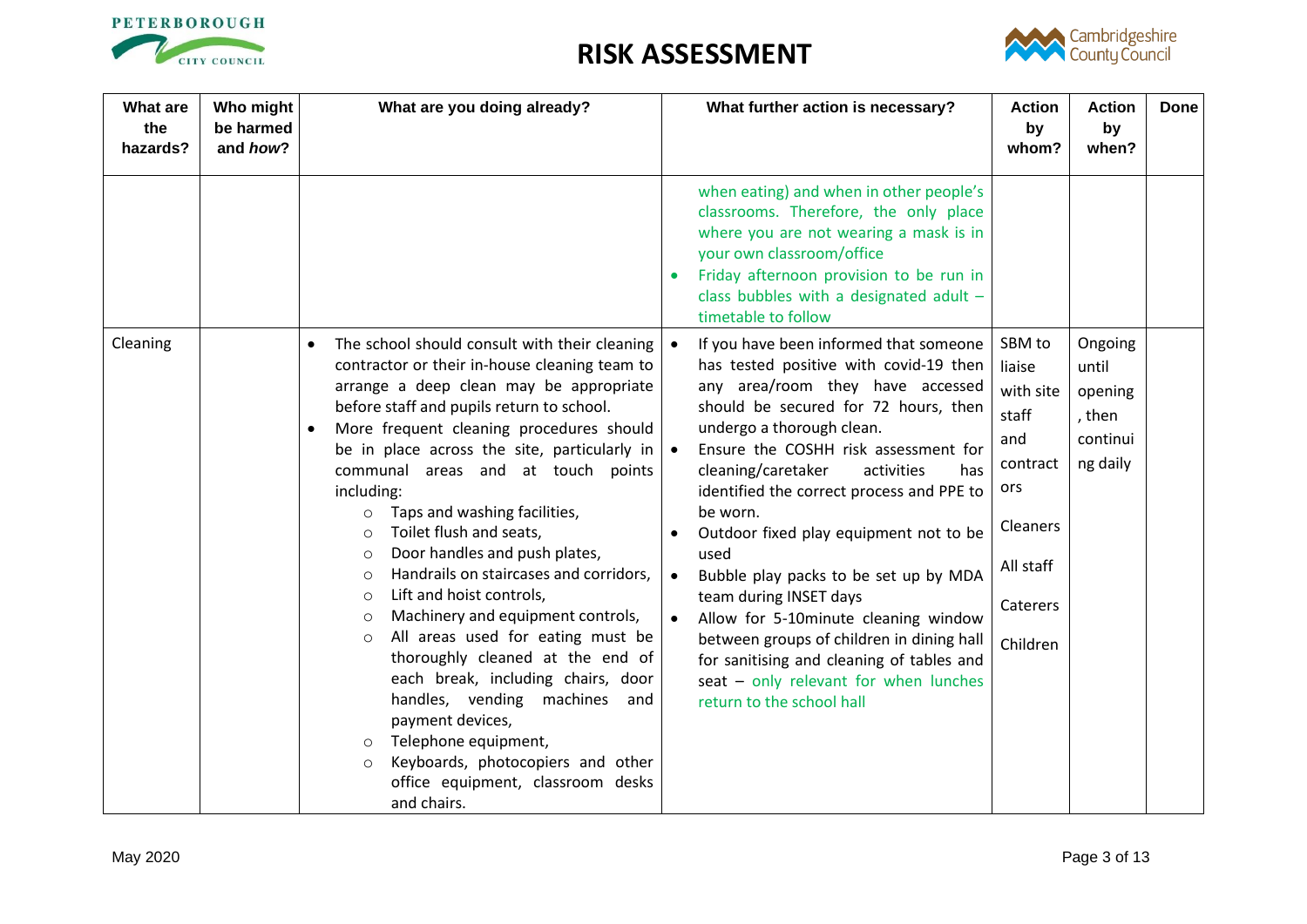



| What are<br>the<br>hazards?         | Who might<br>be harmed<br>and how? | What are you doing already?                                                                                                                                                                                                                                    | What further action is necessary?                                                                                                                                                                                                                                                                                                                                                                                                                                                                                                                                                                                                                                                                                                                                                                                  | <b>Action</b><br>by<br>whom?                                                                  | <b>Action</b><br>by<br>when?         | <b>Done</b> |
|-------------------------------------|------------------------------------|----------------------------------------------------------------------------------------------------------------------------------------------------------------------------------------------------------------------------------------------------------------|--------------------------------------------------------------------------------------------------------------------------------------------------------------------------------------------------------------------------------------------------------------------------------------------------------------------------------------------------------------------------------------------------------------------------------------------------------------------------------------------------------------------------------------------------------------------------------------------------------------------------------------------------------------------------------------------------------------------------------------------------------------------------------------------------------------------|-----------------------------------------------------------------------------------------------|--------------------------------------|-------------|
| Lunchtime<br>Catering<br>facilities |                                    | Consideration should be made for food<br>service and how this will be managed and<br>how social distancing can be achieved in the<br>school kitchen                                                                                                            | All staff and pupils strongly encouraged<br>to take up a grab bag lunch from school<br>Lunches delivered to classroom/pre-<br>$\bullet$<br>school doors by the MDA team and<br>eaten by children at their designated<br>desk space<br>MDAs to wipe down tables when<br>children have finished their lunch<br>Lunches to work on a rotation system to<br>limit number of children in hall at any<br>one time (children will remain with their<br>class bubble during given time slot)<br>Children to sit at designated tables in<br>$\bullet$<br>class bubbles, cutlery and water cups to<br>be laid out for children to limit<br>contamination of cutlery etc.<br>Adults to serve food to children at tables<br>$\bullet$<br>to limit the foot fall through narrow<br>canteen space and potential<br>contamination | RC to<br>liaise<br>with<br>kitchen<br>staff<br>AH to<br>liaise<br>with<br><b>MDA</b><br>staff | Daily                                |             |
| <b>Fire Safety</b>                  |                                    | Personal Emergency Evacuation Plans (PEEPs)<br>must continue to be in place for those staff<br>that continue to work in the school and any<br>pupils that access the school site, which<br>should include lifts.<br>Ensure all emergency escape routes / doors | Registers for bubbles (credit card size) to<br>be produced for all adults working with<br>that bubble - HT, DHT and office to have<br>all registers on a clip board<br>On INSET day, show new evacuation<br>locations to allow for 2m distancing                                                                                                                                                                                                                                                                                                                                                                                                                                                                                                                                                                   | EdW to<br>email<br>templat<br>e to<br>office-<br>RC to                                        | By end<br>of<br>Tuesday<br>$5th$ Jan |             |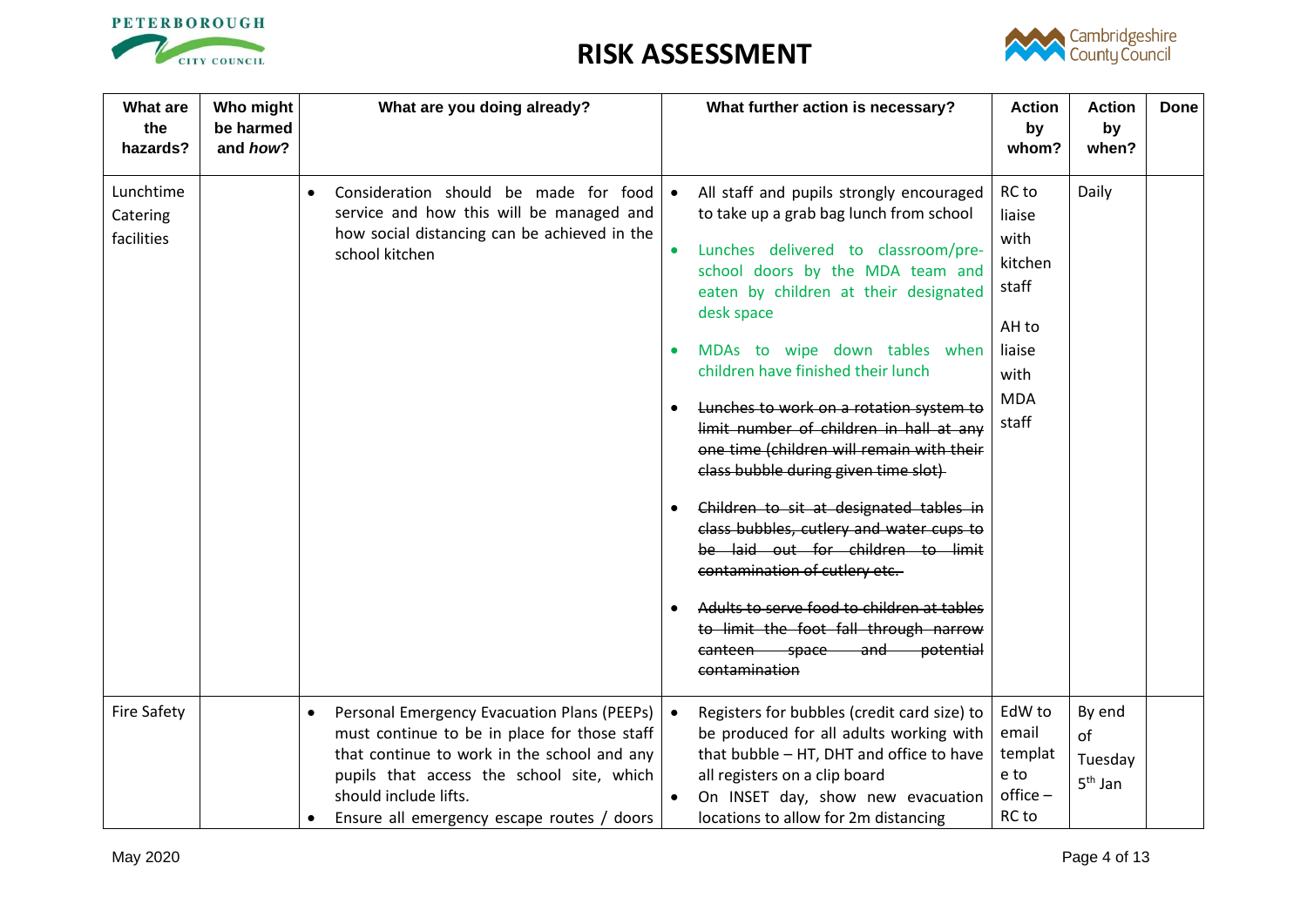



| <b>What are</b><br>the<br>hazards?         | Who might<br>be harmed<br>and how? | What are you doing already?                                                                                                                                                                                                                                                                                                                                                                                                                                                                                                                                                                                                                                                                                                 | What further action is necessary?                                                                                                                                                                                                                                                                                                                                                                                                                                                                                                                                                                                                                                                                                                                                                                                                                    | <b>Action</b><br>by<br>whom?                                        | <b>Action</b><br>by<br>when?                  | <b>Done</b> |
|--------------------------------------------|------------------------------------|-----------------------------------------------------------------------------------------------------------------------------------------------------------------------------------------------------------------------------------------------------------------------------------------------------------------------------------------------------------------------------------------------------------------------------------------------------------------------------------------------------------------------------------------------------------------------------------------------------------------------------------------------------------------------------------------------------------------------------|------------------------------------------------------------------------------------------------------------------------------------------------------------------------------------------------------------------------------------------------------------------------------------------------------------------------------------------------------------------------------------------------------------------------------------------------------------------------------------------------------------------------------------------------------------------------------------------------------------------------------------------------------------------------------------------------------------------------------------------------------------------------------------------------------------------------------------------------------|---------------------------------------------------------------------|-----------------------------------------------|-------------|
|                                            |                                    | are fully operational and kept clear.<br>Reminders to staff and pupils that if the fire<br>alarm is activated that they must keep 2m<br>distancing when at the evacuation point.                                                                                                                                                                                                                                                                                                                                                                                                                                                                                                                                            | Staff to practise this with their bubbles<br>on the first day                                                                                                                                                                                                                                                                                                                                                                                                                                                                                                                                                                                                                                                                                                                                                                                        | complet<br>e<br><b>SLINSET</b><br>training<br>All staff             |                                               |             |
| Access/Egr<br>ess of<br>school<br>building |                                    | One-way traffic through external doors to<br>$\bullet$<br>avoid face to face passing to be clearly<br>marked, consider use of markings.<br>Where possible, these can be propped open<br>to reduce the need for touch (fire protection<br>measures must be adhered to).<br>Wipes and sanitiser available at both sides of<br>doors.<br>Increased cleaning of handles and touch<br>plates.<br>Staggered start and finish to the school day<br>arranged by family surname (e.g., A-E at $\bullet$<br>8.35am etc.) to lower footfall on the<br>playground<br>Parents encouraged to leave children at main<br>gate and children to walk round to<br>classrooms on their own (school adults on<br>playground to support movement) | School to operate a one-way system for<br>entering and leaving the school site $-$ in<br>through the top gate and out through<br>the KS2 gate - pre-school through large<br>gate into outside area<br>2m dots on ground, to show waiting<br>distances<br>Parents and children only allowed on to<br>school site at their allocated time slot<br>Staggered starts and finish - in alphabet<br>order<br>2m boxes outside each classroom door -<br>-only children allowed within that area<br>Once parents have dropped off their<br>children, they must continue to leave<br>the school site. Messages for staff to be<br>emailed to the office.<br>Priority must be given to disabled users<br>$\bullet$<br>and those identified as having health<br>related issues.<br>Provide relevant guidance to parents on<br>drop off and pick-up arrangements. | All staff<br>Site<br>staff to<br>ensure<br>displaye<br>d<br>signage | By the<br>start of<br>term<br>Daily<br>checks |             |
| First Aid                                  |                                    | Where there may be limited staff, the $\bullet$<br>requirement to provide suitable first aid                                                                                                                                                                                                                                                                                                                                                                                                                                                                                                                                                                                                                                | Each 'bubble' to have their own first<br>aider and first aid kit                                                                                                                                                                                                                                                                                                                                                                                                                                                                                                                                                                                                                                                                                                                                                                                     | All staff                                                           | Underst                                       |             |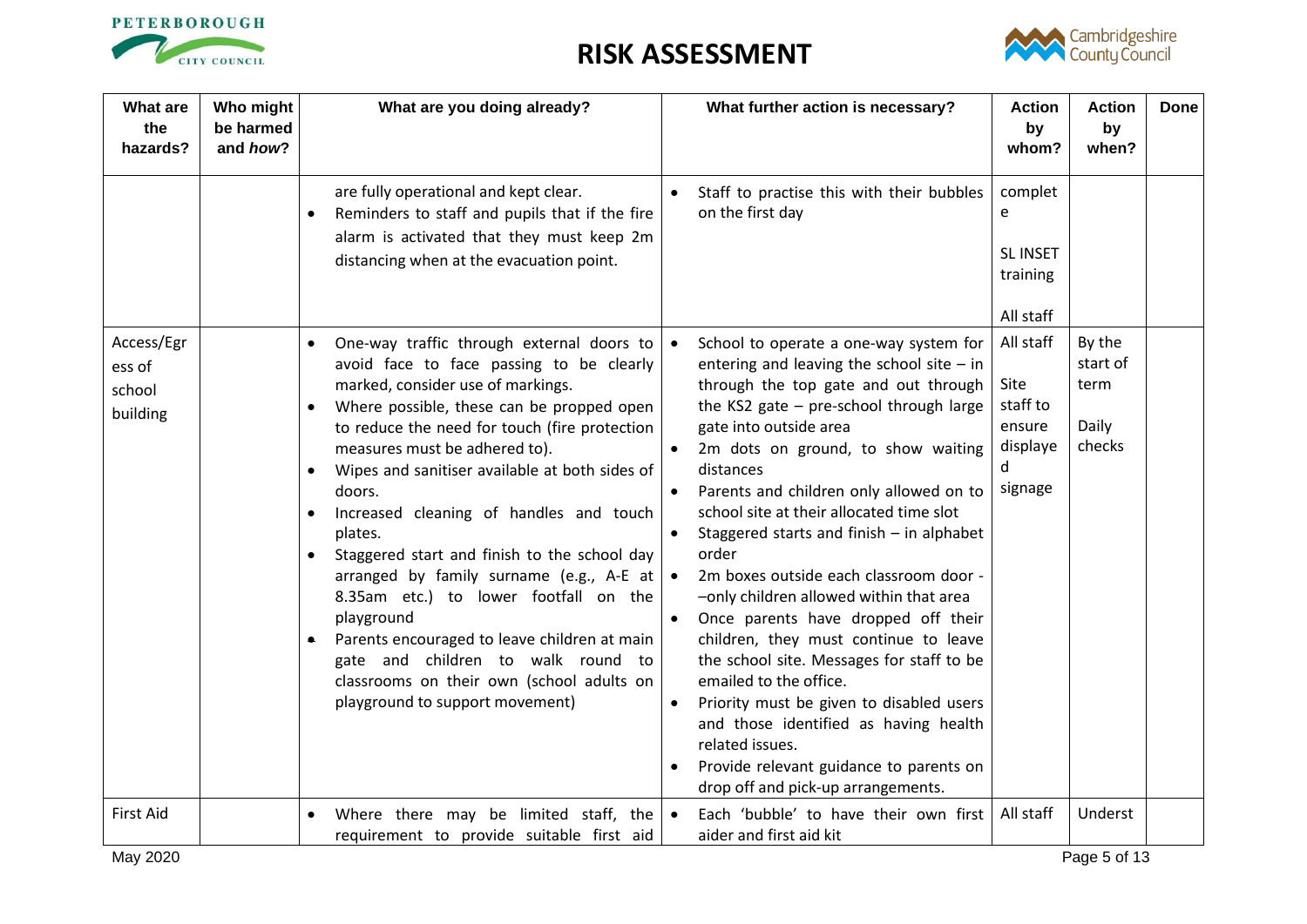



| <b>What are</b><br>the<br>hazards? | Who might<br>be harmed<br>and how? | What are you doing already?                                                                                                                                                                                                                                                                                                                                                                                                                                                                                                                                                                    | What further action is necessary?                                                                                                                                                                                                                                                                                                                                                                        | <b>Action</b><br>by<br>whom?                                                                                  | <b>Action</b><br>by<br>when?                   | <b>Done</b> |
|------------------------------------|------------------------------------|------------------------------------------------------------------------------------------------------------------------------------------------------------------------------------------------------------------------------------------------------------------------------------------------------------------------------------------------------------------------------------------------------------------------------------------------------------------------------------------------------------------------------------------------------------------------------------------------|----------------------------------------------------------------------------------------------------------------------------------------------------------------------------------------------------------------------------------------------------------------------------------------------------------------------------------------------------------------------------------------------------------|---------------------------------------------------------------------------------------------------------------|------------------------------------------------|-------------|
|                                    |                                    | cover to all staff and students has been<br>assessed with suitable first aid or paediatric<br>first aid provided. Access to first aid facilities<br>is maintained and the school suitably stocked<br>with first aid sundries.<br>Staff or pupils with medical needs have been  <br>assessed and relevant consents are in place.<br>Staff have been trained in the use of<br>medications and increased level of control<br>applied, to include the use of PPE if required.<br>Review of the First Aid policy to include<br>$\bullet$<br>consideration of the risk of infection of covid-<br>19. | Only in exceptional circumstances<br>should first aid be completed in the main<br>office<br>Flow diagrams of 'what to do if ' on<br>display and in each first aid kit<br>Training room designated as an isolation<br>room, in the event of someone<br>displaying symptoms of COVID-19 -<br>designated toilet to be assigned<br>Masks/visors to be worn when first aid is<br>administered.                | Designa<br>ted first<br>aiders<br>to be<br>responsi<br>ble for<br>own<br>equipm<br>ent and<br>informa<br>tion | ood by<br>opening<br>Recheck<br>ed daily       |             |
| Waste                              |                                    | Relocate waste bins to key strategic positions<br>$\bullet$<br>both in school buildings and in external areas<br>that are in use in order that waste materials<br>can be managed safely<br>Bins should be emptied daily<br>$\bullet$                                                                                                                                                                                                                                                                                                                                                           | Staff to ensure they wear protective<br>gloves and or wash hands immediately<br>after carrying out this activity<br>All bins to be emptied at lunchtime and<br>$\bullet$<br>end of day                                                                                                                                                                                                                   | Cleaners                                                                                                      | Twice<br>daily                                 |             |
| Break/Lunc<br>h times              |                                    | The school will stagger breaks/lunchtimes to<br>achieve the social distancing<br>Playground to be physically divided into<br>$\bullet$<br>spaces to be assigned as per timetable                                                                                                                                                                                                                                                                                                                                                                                                               | Timetable for break and lunchtimes to<br>be displayed in each classroom, bubble<br>staffroom, office and external doors.<br>Timetables to be emailed out to all staff<br>$\bullet$<br>in advance and then discussed at the<br><b>INSET day</b><br>Staff to ensure they are in their<br>$\bullet$<br>designated areas of the playground,<br>which in turn, will ensure staff social<br>distancing outside | All staff<br>SL/AH<br>to email<br>out<br>timetabl<br>es                                                       | Ongoing<br>By<br>Monday<br>4 <sup>th</sup> Jan |             |
| Staff/Pupil                        |                                    | Any member of staff or pupil that is within $\cdot$<br>the <b>Clinically extremely vulnerable group</b>                                                                                                                                                                                                                                                                                                                                                                                                                                                                                        | If their situation changes, they are to<br>inform the HT or SBM ASAP                                                                                                                                                                                                                                                                                                                                     | All staff                                                                                                     | Ongoing<br>, daily                             |             |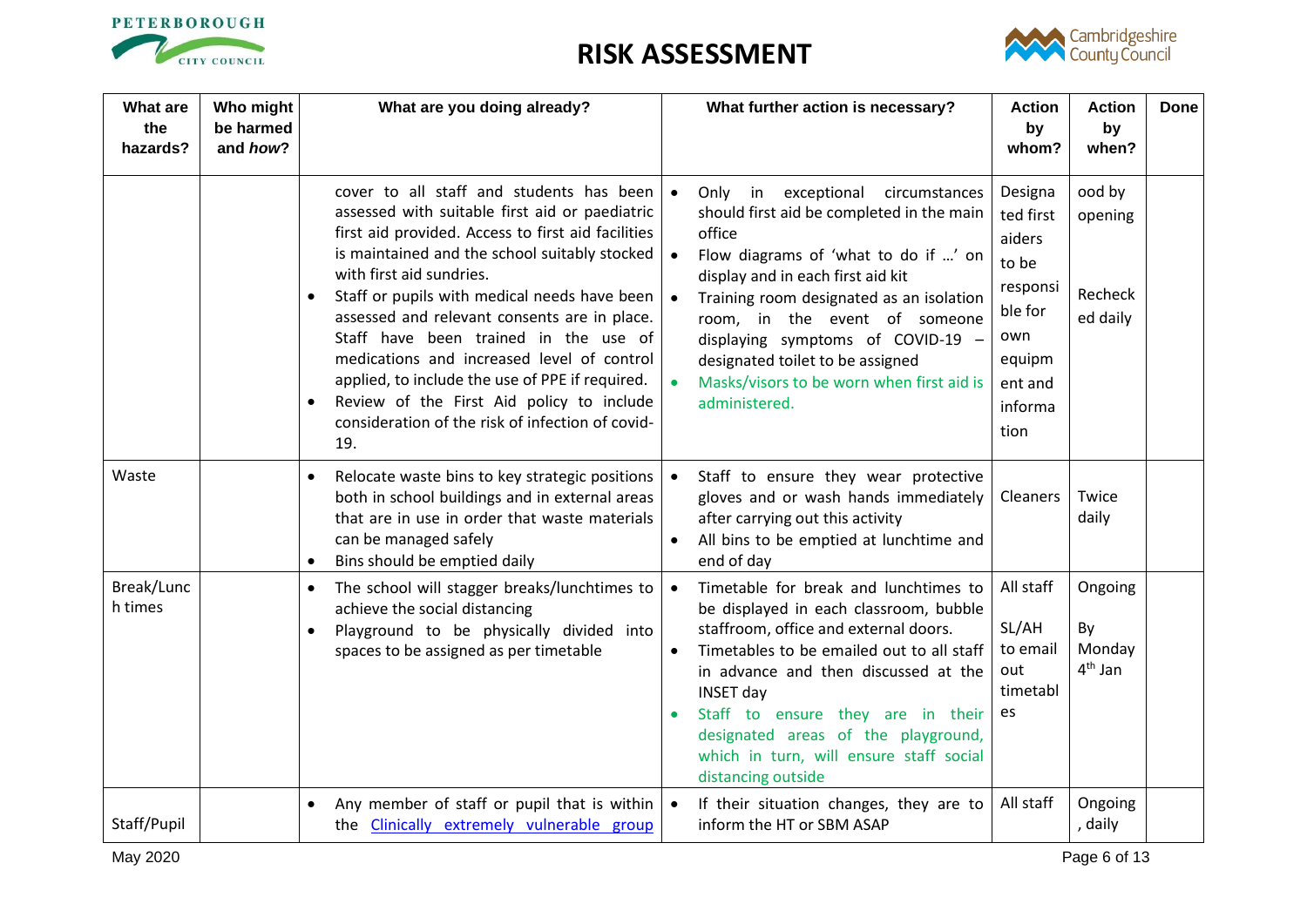



| <b>What are</b><br>the<br>hazards?   | Who might<br>be harmed<br>and how? | What are you doing already?                                                                                                                                                                                                                                                                                                                 | What further action is necessary?                                                                                                                                                                                                                                                                                                                                                                                                                                                                                                                                                                                                                                     | <b>Action</b><br>by<br>whom? | <b>Action</b><br>by<br>when? | <b>Done</b> |
|--------------------------------------|------------------------------------|---------------------------------------------------------------------------------------------------------------------------------------------------------------------------------------------------------------------------------------------------------------------------------------------------------------------------------------------|-----------------------------------------------------------------------------------------------------------------------------------------------------------------------------------------------------------------------------------------------------------------------------------------------------------------------------------------------------------------------------------------------------------------------------------------------------------------------------------------------------------------------------------------------------------------------------------------------------------------------------------------------------------------------|------------------------------|------------------------------|-------------|
| s within<br>the<br>shielded<br>group |                                    | must not attend school as per the   .<br>Government guidelines<br>Staff/pupils that meet the criteria as<br>moderate risk of infection e.g. diabetics,<br>those who are <b>pregnant</b> , should have a risk<br>assessment completed to identify any<br>suitable control measures that must be in<br>place before returning to work/school. | School to contact families of children on<br>the shielding list to remind them that<br>they are unable to return to school<br>Follow the flow diagram for staff that fall<br>in to vulnerable categories<br>All staff that fall into the clinically<br>extremely vulnerable group to maintain<br>strict 2m distance from children and<br>staff at all times $-$ role in school to be<br>adapted to maintain this - risk<br>assessment in place for all CEV staff and<br>pupils.<br>Pregnant staff in third trimester to work<br>$\bullet$<br>from home<br>Children on the CEV register to have a<br>$\bullet$<br>risk assessment in place for returning to<br>school. |                              |                              |             |
| Contractor<br>S                      |                                    | All contractors must provide a suitable and<br>$\bullet$<br>sufficient risk assessment for the activities<br>they carry out which must include covid-19.<br>All planned/reactive maintenance to be<br>carried out during out of hours unless seen as  <br>an emergency.                                                                     | School to minimise other adults on the<br>school site - ALL NON EMERGENCY<br>VISITS TO HAPPEN OUTSIDE OF SCHOOL<br><b>HOURS</b><br>Adults needing to approach the school<br>office are advised to wear a mask<br>Where necessary, all adults follow the<br>$\bullet$<br>hygiene actions below, alongside a<br>detailed plan of activity and location of<br>work to be undertaken - all timings and<br>locations to avoid transition times in the<br>school day<br>Contractors to use one designated toilet<br>and must not enter the staffroom,                                                                                                                       | <b>SBM</b>                   | Ongoing<br>, Daily           |             |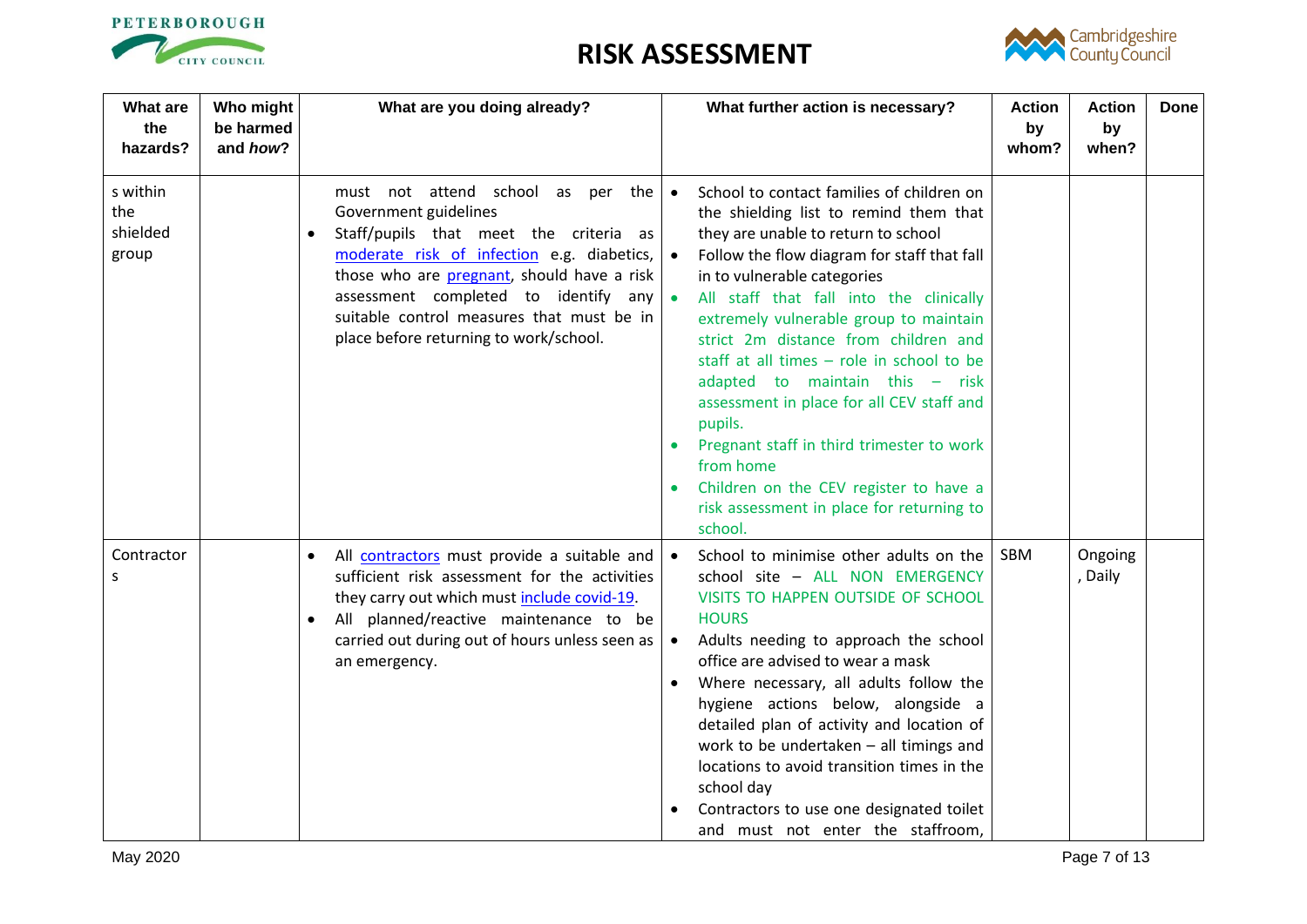



| <b>What are</b><br>the<br>hazards? | Who might<br>be harmed<br>and how? | What are you doing already?                                                                                                                                                                                                                                                  | What further action is necessary?                                                                                                                                                                                                                                                                                                                                                                                                                                                                                                                                                                                                                                                                                                                                                                   | <b>Action</b><br>by<br>whom?                 | <b>Action</b><br>by<br>when?          | <b>Done</b> |
|------------------------------------|------------------------------------|------------------------------------------------------------------------------------------------------------------------------------------------------------------------------------------------------------------------------------------------------------------------------|-----------------------------------------------------------------------------------------------------------------------------------------------------------------------------------------------------------------------------------------------------------------------------------------------------------------------------------------------------------------------------------------------------------------------------------------------------------------------------------------------------------------------------------------------------------------------------------------------------------------------------------------------------------------------------------------------------------------------------------------------------------------------------------------------------|----------------------------------------------|---------------------------------------|-------------|
|                                    |                                    |                                                                                                                                                                                                                                                                              | offices or classrooms (without prior<br>consent from the SBM or HT)<br>All breaks to be taken outside in the car<br>$\bullet$<br>park or off school site                                                                                                                                                                                                                                                                                                                                                                                                                                                                                                                                                                                                                                            |                                              |                                       |             |
| Property<br>Complianc<br>e         |                                    | The school has ensured that relevant<br>$\bullet$<br>property statutory compliance checks have<br>been completed and records updated.<br>Daily and weekly checks have been reinstated<br>and pre-opening checklist completed.                                                | All serious property concerns have been<br>raised with the schools Property<br>Management Adviser and appropriate<br>steps are in place to ensure the safety of<br>all building occupants.                                                                                                                                                                                                                                                                                                                                                                                                                                                                                                                                                                                                          | HT/SBM<br>All staff                          | Ongoing<br>, Daily                    |             |
| Hygiene                            |                                    | The school has a suitable supply of soap and $ $<br>$\bullet$<br>access to warm water for washing hands.<br>Appropriate controls are in place to ensure<br>the suitable sanitisation of pupil's hands<br>following breaks, before meals and following<br>the use of toilets. | All staff, children and other ESSENTIAL<br>adults on site to wash hands: On entry,<br>break time, lunchtime, on exit, after<br>facilities,<br>after<br>toilet<br>using<br>coughing/sneezing, after any contact<br>with others<br>Regular wiping down of door handles,<br>$\bullet$<br>flushes, baby changing units, sinks, other<br>regular touch points<br>Sanitising of play equipment throughout<br>$\bullet$<br>the day, with a more thorough clean at<br>the end of each day<br>Site staff to ensure adequate soap, hand<br>gel, paper towels available for the day<br>ahead<br>Good ventilation in all areas of the<br>school and pre-school<br>Bubble staff to restock, if necessary, at<br>$\bullet$<br>lunchtime<br>All bins to be emptied at lunchtime by<br>$\bullet$<br>the bubble team | All staff<br>Site<br>Team<br><b>Cleaners</b> | Several<br>times a<br>day,<br>ongoing |             |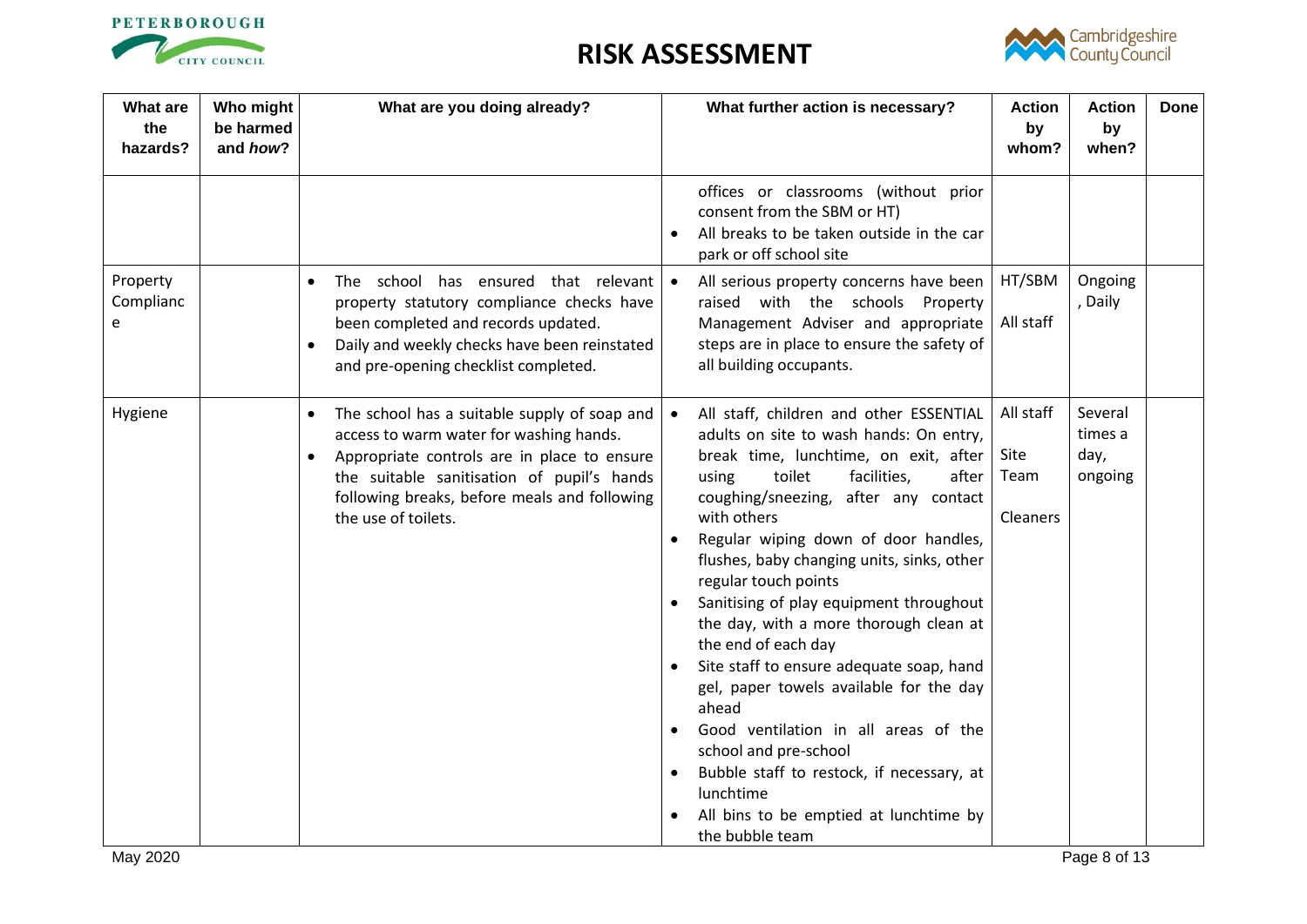



| What are<br>the<br>hazards?                    | Who might<br>be harmed<br>and how? | What are you doing already?                                                                                                                                                                                                                                                                                                                                                                                  |                                               | What further action is necessary?                                                                                                                                                                                                                                                                                                                                                                                                                                                                    | <b>Action</b><br>by<br>whom? | <b>Action</b><br>by<br>when? | <b>Done</b> |
|------------------------------------------------|------------------------------------|--------------------------------------------------------------------------------------------------------------------------------------------------------------------------------------------------------------------------------------------------------------------------------------------------------------------------------------------------------------------------------------------------------------|-----------------------------------------------|------------------------------------------------------------------------------------------------------------------------------------------------------------------------------------------------------------------------------------------------------------------------------------------------------------------------------------------------------------------------------------------------------------------------------------------------------------------------------------------------------|------------------------------|------------------------------|-------------|
|                                                |                                    |                                                                                                                                                                                                                                                                                                                                                                                                              | $\bullet$                                     | All classrooms must ensure good<br>ventilation - classroom doors held open<br>with door stops, windows open<br>throughout the day                                                                                                                                                                                                                                                                                                                                                                    |                              |                              |             |
| Accident<br>reporting<br>Covid-19<br>incidents |                                    | The Health & Safety Executive have recently<br>updated the Reporting of Injuries, Diseases<br>and Dangerous Occurrences regulations<br>(RIDDOR) to include the requirement to<br>report possible or actual exposure to the<br>Covid-19 virus as a result of, or in connection<br>with, a work activity.<br>For further advice and guidance, you should<br>contact your competent Health & Safety<br>Adviser. | reopening<br>$\bullet$<br>Inform<br>$\bullet$ | All administrative staff and SLT to be<br>clear on the reporting procedures -<br>covered in an SLT meeting before<br>Out of hours phone number in place for<br>reporting staff and child positive cases.<br>Ensure Test and Track flowchart is<br>displayed in the school office<br>Engage any staff member/pupil/family<br>with symptoms in this process<br>emergencyschool.closure@cambridgeshi<br>re.gov.uk of any possible/confirmed<br>cases in school $-$ do not wait for a<br>number of cases | HT/SBM                       | As<br>required               |             |
| Administra<br>tive Staff                       |                                    | Staff shift rota to be in place so as to keep $\vert \bullet \vert$<br>social distances and allow school office to<br>function.                                                                                                                                                                                                                                                                              | $\bullet$                                     | Admin staff member in the courtyard<br>entrance are of the school between 8:30<br>and 9am, $3:00$ and $3:30$ pm - taking<br>messages, box for any paperwork<br>(parents to be reminded that this will<br>not be dealt with for 72 hours)<br>Encourage all parents to use phone and<br>email to communicate with school,<br>scanning in paperwork where possible<br>A maximum of 3 adults in the main office<br>at any one time, max of 2 in the pre-                                                 | DL, RC                       | Daily                        |             |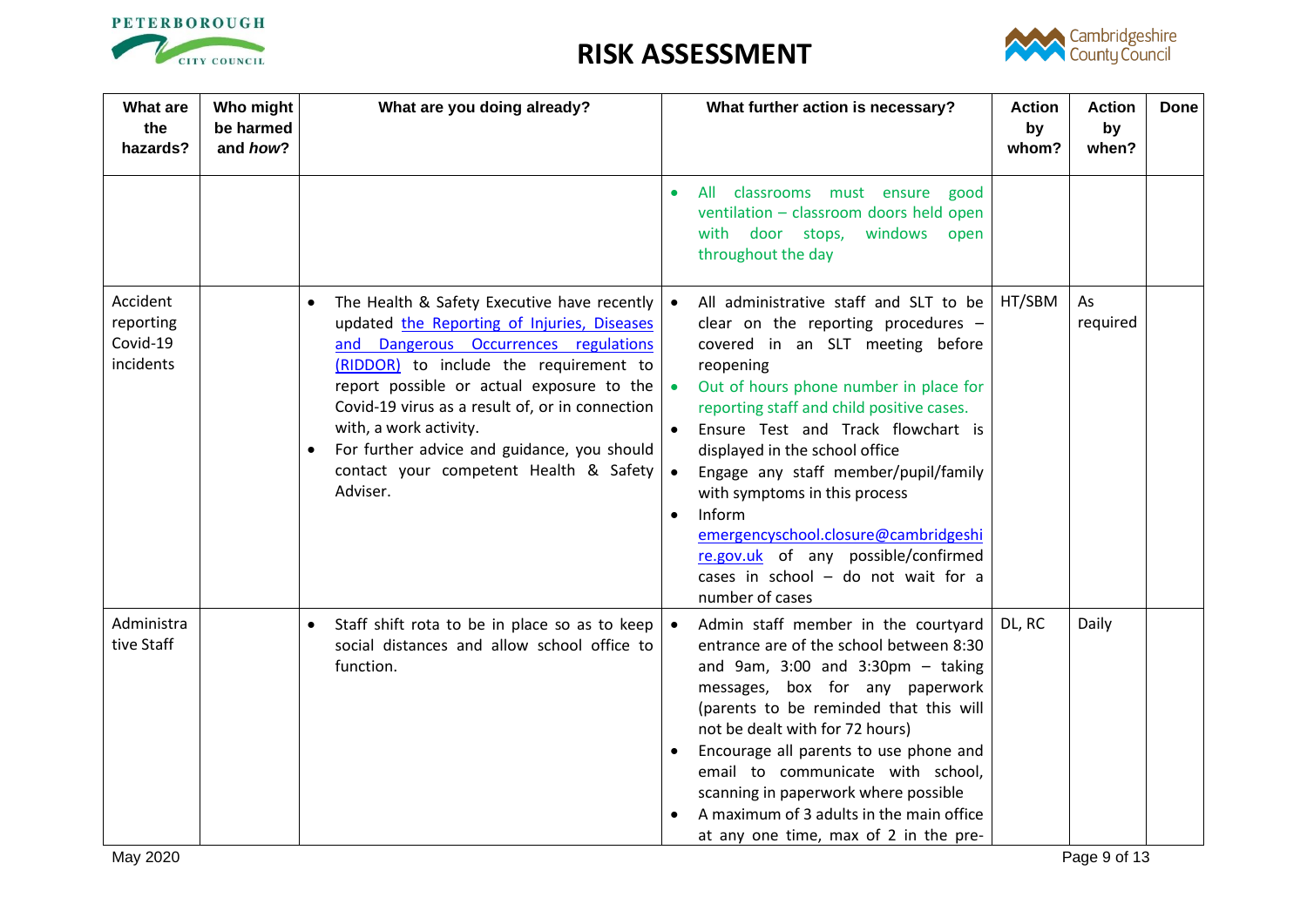



| What are<br>the<br>hazards?         | Who might<br>be harmed<br>and how? | What are you doing already?                                                                                                                                                                                                                                                                                                                                                                                                                        | What further action is necessary?<br><b>Action</b><br><b>Action</b><br>by<br>by<br>whom?<br>when?                                                                                                                                                                                                                                                                                                                                                                                                                                                                                                                                                                                                                                                                  | <b>Done</b> |
|-------------------------------------|------------------------------------|----------------------------------------------------------------------------------------------------------------------------------------------------------------------------------------------------------------------------------------------------------------------------------------------------------------------------------------------------------------------------------------------------------------------------------------------------|--------------------------------------------------------------------------------------------------------------------------------------------------------------------------------------------------------------------------------------------------------------------------------------------------------------------------------------------------------------------------------------------------------------------------------------------------------------------------------------------------------------------------------------------------------------------------------------------------------------------------------------------------------------------------------------------------------------------------------------------------------------------|-------------|
|                                     |                                    |                                                                                                                                                                                                                                                                                                                                                                                                                                                    | school office<br>Phones to be used by the owner of the<br>$\bullet$<br>desk. If another person uses the phone,<br>this must be wiped down after the call                                                                                                                                                                                                                                                                                                                                                                                                                                                                                                                                                                                                           |             |
| Personal<br>Protective<br>Equipment |                                    | Personal Protective Equipment should not be<br>used as an alternative to social distancing,<br>except where there is no other practical<br>solution.<br>Where close proximity working (school Site<br>Team) is required for longer than 15 minutes,<br>assess the need to issue employees with<br>appropriate Personal Protective Equipment.<br>Re-usable PPE should be thoroughly cleaned<br>$\bullet$<br>after use and not shared between staff. | SBM/RC<br>By<br>PPE grab bags available for when caring<br>for a child/staff showing symptoms of<br>opening<br>COVID-19<br>and<br>All staff<br>then<br>Otherwise, PPE is not necessary<br>$\bullet$<br>daily<br>Whilst there is no expectation to wear<br>$\bullet$<br>checks<br>PPE, those wishing to are able to<br>of stock                                                                                                                                                                                                                                                                                                                                                                                                                                     |             |
| <b>Behaviour</b>                    |                                    | Staff/Pupil behaviour and cooperation will be<br>the key to implementing all of the controls.<br>School will carry out inductions to inform<br>staff and pupils of the changes.<br>Encourage<br>staff to<br>cooperate<br>with<br>government plans for contact tracing.                                                                                                                                                                             | <b>HT</b><br>Share pupil, parent and staff expectation<br>By<br>documents and ensure these are<br>opening<br>of<br>displayed in entrance areas of the school<br>school<br>and all classrooms - These have been<br>previously communicated but will be<br>Daily<br>resent prior to first day of term<br>reminde<br>Expectation documents discussed during<br>staff INSET days and staff to share them<br>r,<br>checks,<br>with children on the first morning and<br>evaluati<br>throughout the day, where necessary<br>on<br>Flow diagrams to be up in each room<br>explain procedures for if a child/staff<br>member becomes unwell<br>Remind children and parents to maintain<br>$\bullet$<br>social distance outside of school, in<br>particular the play areas. |             |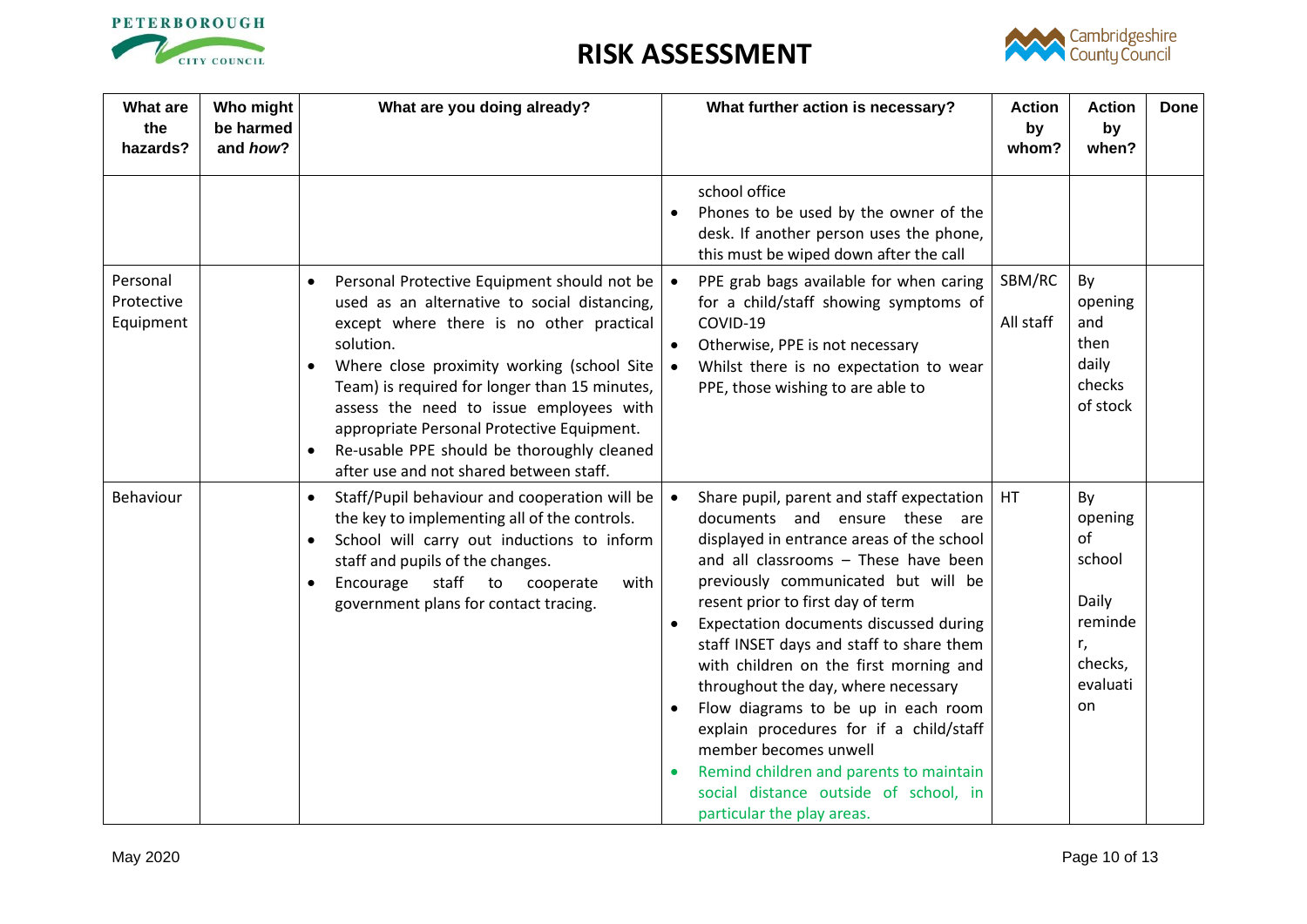



| the<br>hazards?                | be harmed<br>and how? | What are you doing already?                                                                                                                                                                                                                                                                                                  | What further action is necessary?                                                                                                                                                                                                                                                                                                                                                                                                                                                                                                                                                                                                  | <b>Action</b><br>by<br>whom? | <b>Action</b><br>by<br>when?                                  | <b>Done</b> |
|--------------------------------|-----------------------|------------------------------------------------------------------------------------------------------------------------------------------------------------------------------------------------------------------------------------------------------------------------------------------------------------------------------|------------------------------------------------------------------------------------------------------------------------------------------------------------------------------------------------------------------------------------------------------------------------------------------------------------------------------------------------------------------------------------------------------------------------------------------------------------------------------------------------------------------------------------------------------------------------------------------------------------------------------------|------------------------------|---------------------------------------------------------------|-------------|
| School<br>Staffroom            |                       | Arrangements should be made to ensure the<br>$\bullet$<br>staffroom is not overcrowded and social<br>distancing can be achieved e.g., stagger lunch<br>times for staff.                                                                                                                                                      | Designated 'staffroom' spaces created<br>for different staff teams e.g., pre-school,<br>EY & KS1, KS2 & non-class bubble staff<br>A maximum of 8 adults at any one time<br>Staff to have their breaks outside as<br>$\bullet$<br>much as possible - front of school,<br>community wing outside area to enable<br>social distancing<br>Staggered lunch and break times for<br>staff<br>All staff to wash hands before using the<br>communal area and<br>ensure that<br>windows/doors are open<br>Soft furnishing to be moved to one side<br>$\bullet$<br>and replaced with plastic chairs<br>Masks/visors to be worn, unless eating | All staff                    | Daily                                                         |             |
| Uniform<br>and<br>Clothing     | Staff and<br>children | Parents encouraged to wash children's<br>$\bullet$<br>clothing regularly (but uniform is required)<br>Children to wear P.E. kit to school on $\bullet$<br>$\bullet$<br>designated days in order to prevent changing<br>at school and to support uniform washing<br>Staff expected to wear a clean set of clothes<br>each day | Inform parents and staff of the different<br>$\bullet$<br>uniform expectations<br>Parents to wear face coverings whilst on<br>school site                                                                                                                                                                                                                                                                                                                                                                                                                                                                                          | HT                           | Monday<br>4 <sup>th</sup> Jan                                 |             |
| Resources<br>and<br>Curriculum | Staff and<br>children | Rotation system of resources used to allow<br>for a 72-hour isolation period<br>Reading scheme and library book base to be<br>sourced in advance for each bubble - library<br>and bookshelves out of use<br>Each bubble to have a designated number of<br>$\bullet$<br>laptops/iPads                                         | Ensure all laptops and iPad<br>are<br>numbered - to be centrally located in<br>the hall, then charged overnight in the<br>server room                                                                                                                                                                                                                                                                                                                                                                                                                                                                                              | All staff                    | By<br>school<br>opening<br>Daily<br>checks<br>and<br>evaluati |             |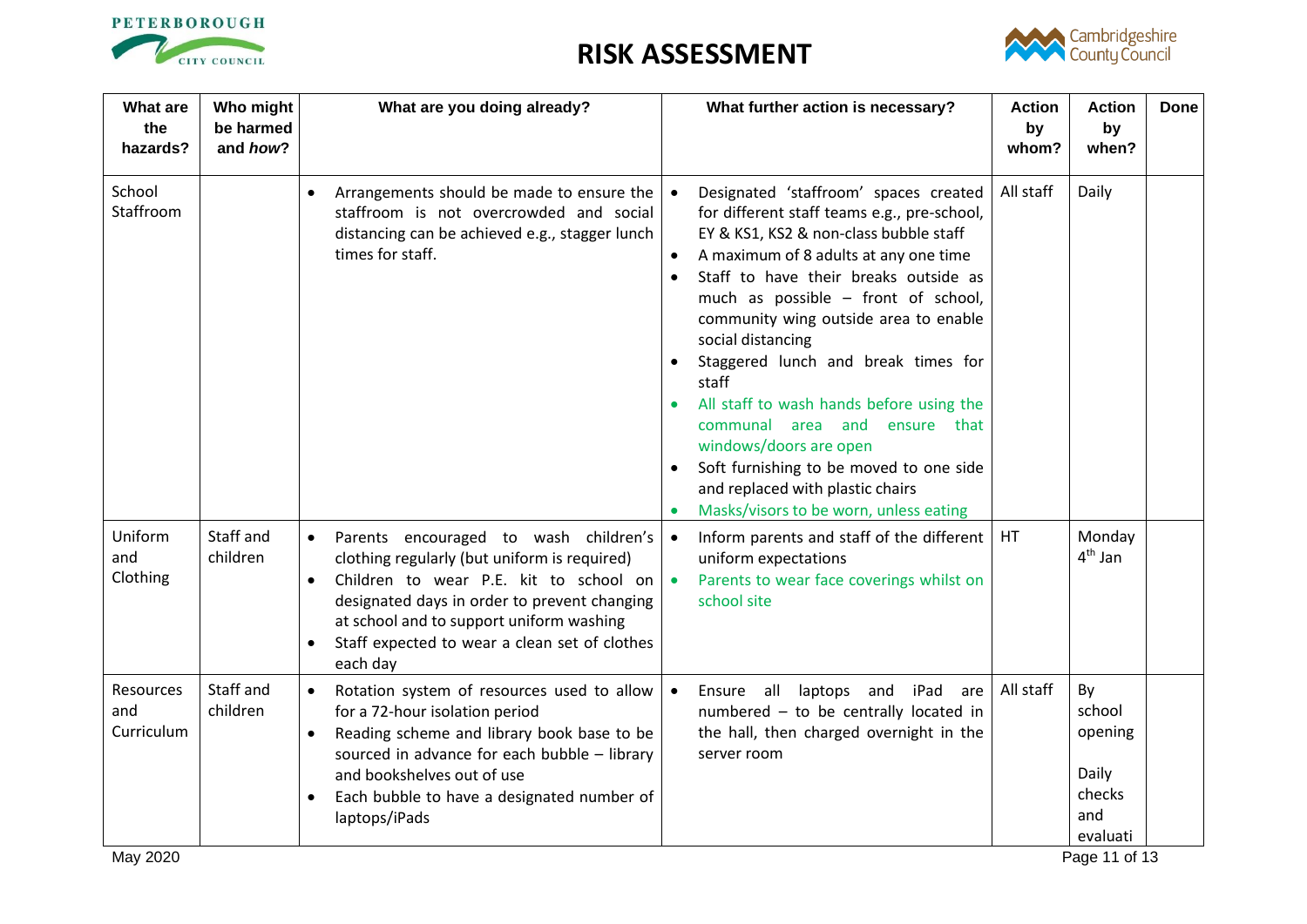



| What are<br>the<br>hazards?                   | Who might<br>be harmed<br>and how? | What are you doing already?                                                                              | What further action is necessary?<br><b>Action</b><br>by<br>whom?                                                                                                                                                                                                                                                                                                                                                                                                                                                                                                                                                                                             | <b>Action</b><br>by<br>when? | Done |
|-----------------------------------------------|------------------------------------|----------------------------------------------------------------------------------------------------------|---------------------------------------------------------------------------------------------------------------------------------------------------------------------------------------------------------------------------------------------------------------------------------------------------------------------------------------------------------------------------------------------------------------------------------------------------------------------------------------------------------------------------------------------------------------------------------------------------------------------------------------------------------------|------------------------------|------|
|                                               |                                    | Designated class PE equipment                                                                            |                                                                                                                                                                                                                                                                                                                                                                                                                                                                                                                                                                                                                                                               | on.                          |      |
| Potential<br>school and<br>bubble<br>closures | All                                | Safety measures in place<br>$\bullet$<br><b>Communication systems ready</b><br>$\bullet$<br>Use of Teams | All staff<br>Remote learning plan in place for<br>$\bullet$<br>individual isolation, bubble closure and<br>school closure - see school website<br>Back up timetable in place for when/if<br>staff are unwell<br>Survey's to parents around critical<br>worker/vulnerable families ready to be<br>distributed<br>Rotation of staff, where required, to<br>$\bullet$<br>reduce risk to staff<br>Increase cleaning regimes across the<br>school<br>Limit areas of the school used<br>$\bullet$<br>Weekly safeguarding calls from teachers<br>to families, regardless if they are in<br>school or not<br>Maintain provision from 7:30am to 6pm<br>across the site | Start of<br>term             |      |

#### **Useful Guidance**

The Government Guidance for implementing protective measures in educational and childcare settings can be found [here](https://www.gov.uk/government/publications/coronavirus-covid-19-implementing-protective-measures-in-education-and-childcare-settings/coronavirus-covid-19-implementing-protective-measures-in-education-and-childcare-settings#class-or-group-sizes) The NASUWT has also produced a useful checklist for reopening of schools which can be found [here.](https://www.nasuwt.org.uk/uploads/assets/uploaded/d8b46e47-fa23-466c-af6e4d55e3022efd.pdf) CLEAPSS [Guide to doing practical work in a partially reopened school Science](https://public.huddle.com/a/lrVPERK/index.html) CLEAPSS [Guidance for science departments returning to school after an extended period of closure](https://public.huddle.com/a/VdRjYeV/index.html) Conducting a SEND risk assessment during the coronavirus outbreak guidance can be found [here](https://www.gov.uk/government/publications/coronavirus-covid-19-send-risk-assessment-guidance) COVID-19: guidance on supporting children and young people's mental health and wellbeing can be found [here](https://www.gov.uk/government/publications/covid-19-guidance-on-supporting-children-and-young-peoples-mental-health-and-wellbeing)